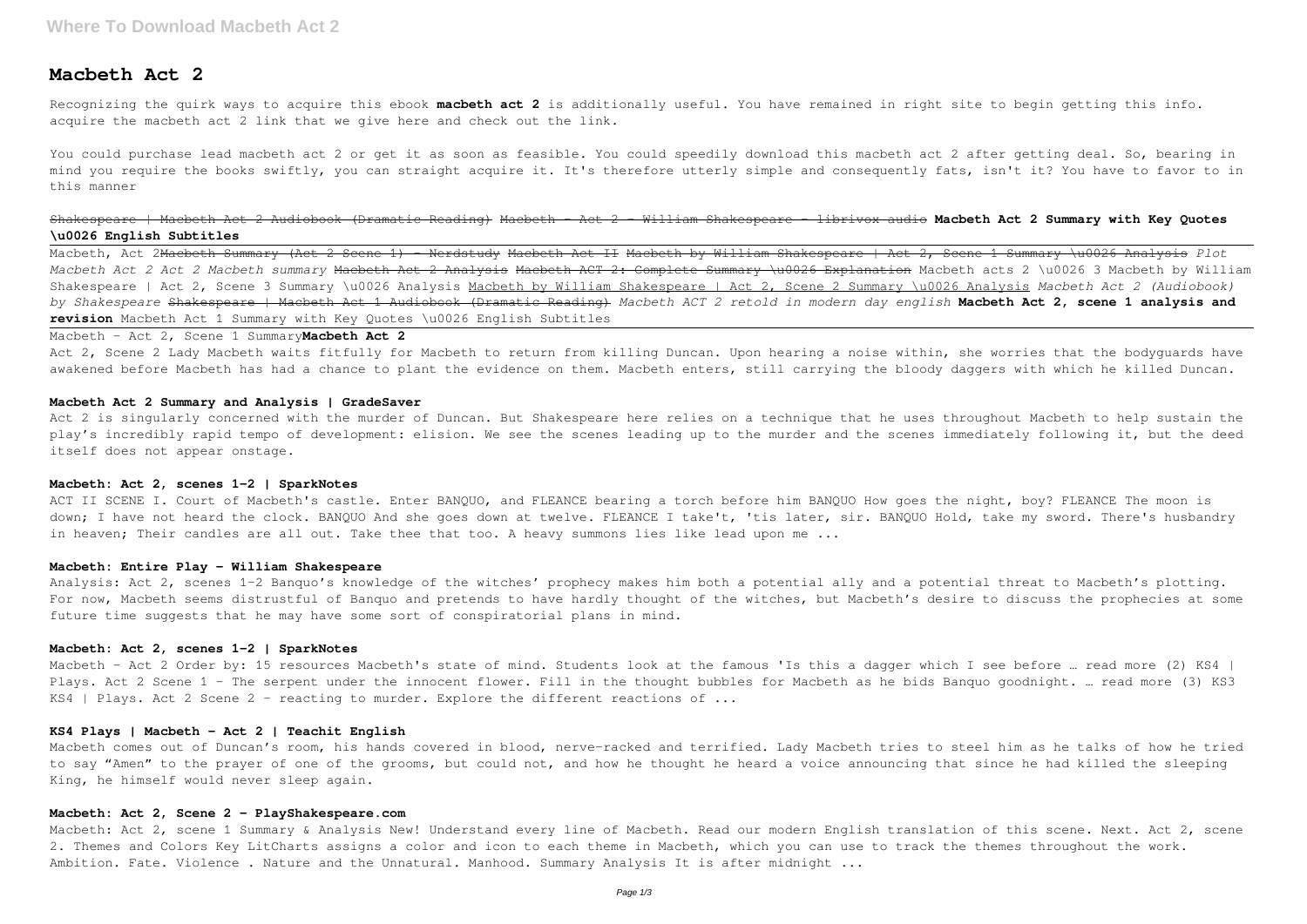#### **Macbeth Act 2, scene 1 Summary & Analysis | LitCharts**

About "Macbeth Act 2 Scene 1" 3 contributors At night Banquo and his son Fleance meet Macbeth in the courtyard of his castle. While Banquo is disarming before going to bed, he tells Macbeth that...

#### **William Shakespeare – Macbeth Act 2 Scene 1 | Genius**

Act 2 Scene 2 - Key Scene In this scene, Macbeth returns from murdering Duncan, alarmed that he heard a noise. Lady Macbeth dismisses his fears and sees that he has brought the guards' daggers with him, rather than planting them at the scene of the crime. She tells him to return the daggers but he refuses and Lady Macbeth goes instead.

About "Macbeth Act 2 Scene 4" Ross and an unidentified old man discuss the eerie omens surrounding the king's murder: darkness in daytime, an owl killing a falcon, horses eating each other.

#### **Macbeth Act 2 Scene 2 | Shakespeare Learning Zone**

Act II Scene 3 Analysis The Porter's speech ... This links back to Act I, Scene 7 - when Macbeth was concerned about his eternal destiny. Some film and theatre producers have made the Porter scene comic in terms of his actions and speech. They have interpreted this scene as a relief from the high drama of the murder. Certainly some of the porter's comments would have made the Jacobean ...

Macbeth is killing Duncan right now. The doors to Duncan's chamber are open, and the snores of the drunk servants make a mockery of their job of guarding him. I drugged their drinks to make them sleep so soundly that they seem dead.

# **Act II Scene 3 The Porter's speech Macbeth: AS & A2**

# **William Shakespeare – Macbeth Act 2 Scene 4 | Genius**

Scene 2. A camp near Forres. (King Duncan; Malcolm; Donalbain; Lennox; Attendants; Sergeant; Rosse; Angus) An injured Sergeant tells Duncan, King of Scots, of how the Thane of Glamis, Macbeth, defeated the rebel Macdonwald and killed him; the Sergeant faints as he explains that at that moment, the King of Norway began a second attack.

#### **Macbeth Act 2, Scene 2 Translation | Shakescleare, by ...**

Act 2 scene 1 is highly important in creating the character of Macbeth, surrounding him in madness, the supernatural and evil. Moreover the speech is highly famous, it is the climatic decision making soliloquy and it a high point of tension within the play. Structurally it signifies the act of Duncan's death which in turn leads to turmoil.

(Act 2 Scene 1) 'dagger' / 'a dagger of the mind' - the Macbeths intend to use a dagger as the murder weapon. After the murder Macbeth's conscience will continue to stab him - just like a dagger

Macbeth walks in on his waiting wife with bloody daggers in his hands. The deed has been done, and Macbeth is horrified by his actions. Plus he's managed to mess up the plan by bringing the daggers away from the scene of the crime (he was supposed to leave them there to point the finger at Duncan's drunk servants). Since Macbeth is too shaken up to do anything, Lady Macbeth takes charge ...

#### **Act 2, Scene 2 | myShakespeare**

About "Macbeth Act 2 Scene 3" In a brief moment of comic relief, a drunken porter (doorkeeper) ignores the knocking at the door and pretends he's the gatekeeper of hell. Finally opening the ...

#### **William Shakespeare – Macbeth Act 2 Scene 3 | Genius**

Lady Macbeth enters the courtyard as Macbeth leaves it and waits there for his return from Duncan's chamber. Her soliloquy fills up the time during which the murder is performed and her dialogue with her husband on his return carries us on till the knocking at the gate shows that the day is dawning and the inmates of the castle awaking. 1.

# **Macbeth Act 2 Scene 2 The murder of Duncan**

# **Macbeth: Act 1, Scene 2 - PlayShakespeare.com**

### **Macbeth Act 2 Scene 1 analysis | elementsofthegothicrevision**